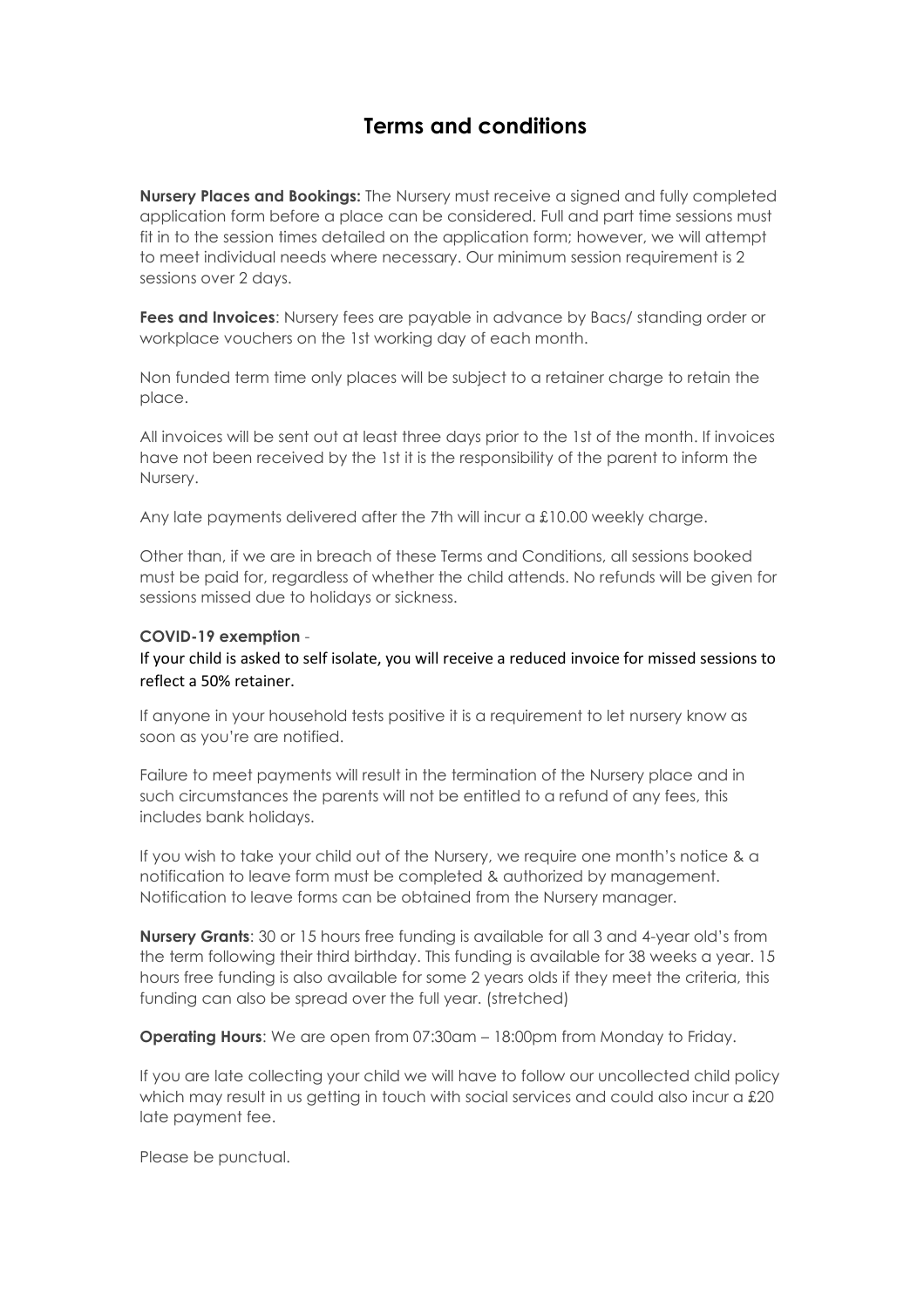Please inform us if your child will be late or not attending the setting.

**Nursery Closure**: The Nursery is open as specified on the Prospectus. The Nursery will also be closed one week between Christmas and New Year. For all other Bank Holiday (s) during the year and the Christmas break, the nursery will be closed, fees are still payable on all these dates.

**Behaviour Management:** We may require parents to withdraw or remove their child from Nursery, in the event that the Nursery Management Team considers the child to be disruptive or displaying inappropriate behaviour.

We will not tolerate Nursery staff being spoken to in an abusive or threatening manner by parents, carer's or children. Such behaviour may result in the termination of a Nursery place.

**Insurance**: We have extensive Insurance cover - full details of the Insurance is available upon request, from the Nursery Owner.

**Personal Property and Belongings**: We cannot be held responsible for any loss or damage to children's property. Every reasonable effort will be made by the Nursery staff to ensure the children's belongings are not lost or damaged.

Practical 'inexpensive' clothing is strongly recommended for children attending Mere House Day Nursery. It is the parent's responsibility to name and clearly label all items of clothing.

We suggest that all toys, books or other equipment are left at home.

**Termination / Cancellation / Change:** We require one month's notice & a notification to leave form must be completed & authorized by management should you wish to terminate a Nursery place for any reason. Parents still remain liable for fees throughout the notice period. If a parent withdraws their child during this notice period, the fees shall still remain payable. We reserve the right to terminate a Nursery place with immediate effect if any fees are not paid by the due date, or if a parent, carer or child displays abusive, threatening or otherwise inappropriate behaviour.

In all other circumstances we will give you one months' notice, in writing, should we wish to terminate a Nursery place for any reason.

If the parent for any reason postpones a start date, we reserve the right to charge from the original start date stated on the application form.

If a parent wishes to change the number of sessions taken at Nursery, one months' notice, in writing, must be given and a 'Change of Sessions' form must be completed and handed in at Nursery.

**Liability**: We accept no responsibility for any loss suffered by parents, arising directly or indirectly, as a result of the Nursery being temporarily closed or the non-admittance of your child to the Nursery for any reason, this applies to absence due to sickness, holidays and Bank Holidays. We accept no responsibility for children whilst in their parents care on Nursery premises, i.e. prior to arrival or after pick up.

We will not be liable to parents and / or children for any economic loss of any kind, for damage to the child's or parents property, for any loss resulting from a claim made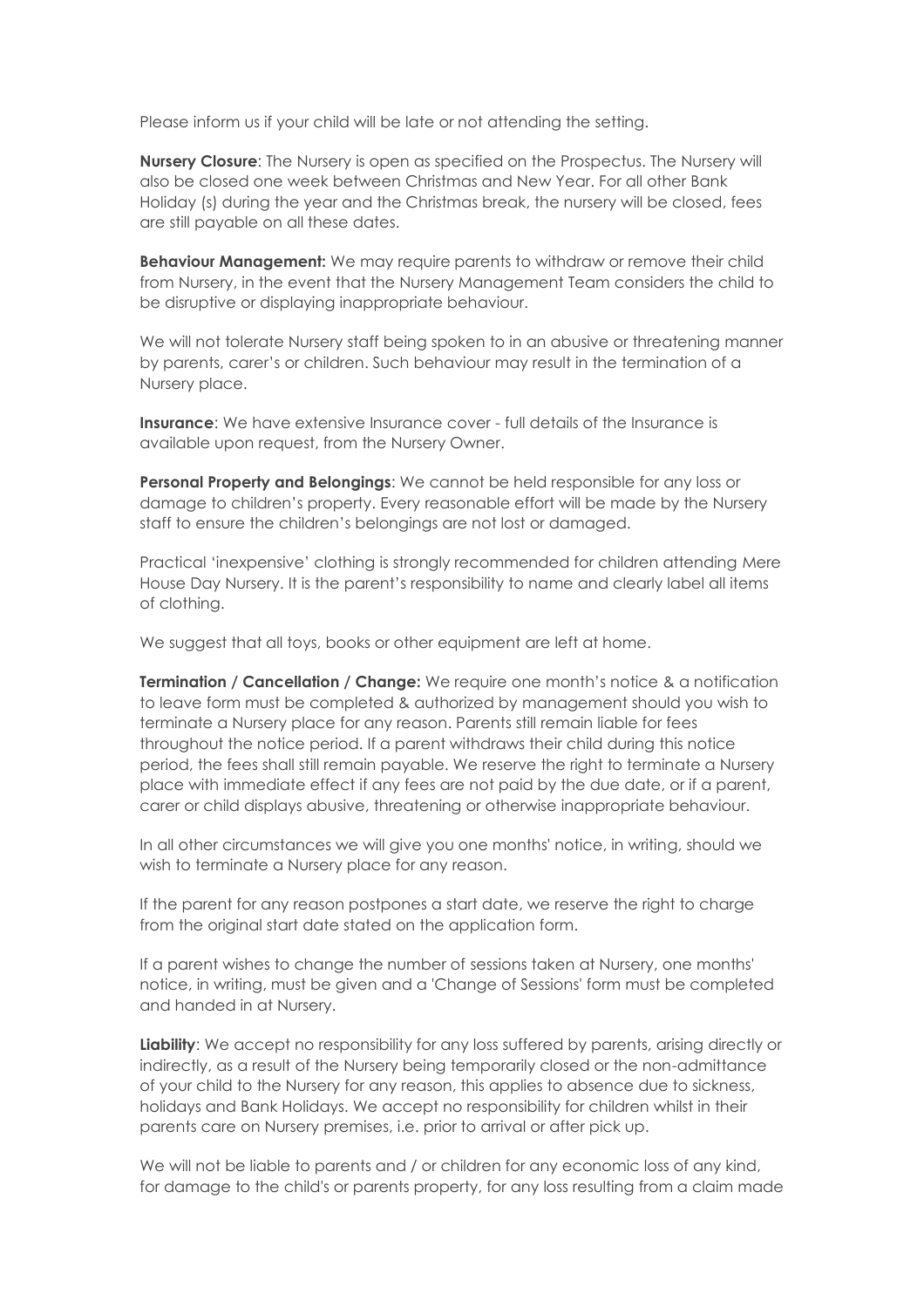by any third party or for any special, indirect or consequential loss or damage of any kind.

We will make reasonable endeavors to keep parents and / or children's property in good order.

Liability for damage of such property is excluded except where caused by our negligence.

**Accidents and Illness:** We reserve the right to administer basic first aid and treatment when necessary.

Parents will be informed of all accidents and will be required to sign an accident form. For accidents of a more serious nature, involving hospital treatment, all attempts will be made by Nursery to contact the parents but failing this, we are hereby authorised to act on behalf of parents and authorise necessary treatment. We will administer prescribed medicines if parents complete a 'Medicine Consent' form; however, the first dose of medicine must be given at home and parents must take all medicines home at the end of each day. We may require parents to withdraw their child from Nursery, in the event that they require special medical care or attention, which is not available or refused by parents or it is considered that the child is not well enough to attend Nursery. We may also ask parents to withdraw their child from Nursery, if we have reasonable cause to believe that they are or maybe suffering from or has suffered from any contagious disease/infection and there remains a danger that other children at the Nursery may contract such a disease/infection. We accept no responsibility for children contracting contagious diseases/infections. Parents are requested to inform the Nursery if their child is suffering from any illness, sickness or allergies before attending Nursery.

We have a realistic attitude to the needs of working parents but we reserve the right to contact parents if their child becomes ill during Nursery hours.

Please inform us if your child has sustained any injuries before coming into nursery or anything else which may have upset your child. An incoming accident form will have to be completed.

**Security:** Under no circumstances will the child be allowed to leave Nursery with anyone unknown to Nursery staff unless the parent has previously arranged through a password system verified with the Management Team. If the parent has made alternative arrangements by telephone, the Nursery use will this password and proof of identity will be required upon arrival at the Nursery. A list of responsible adults who are authorised to collect the child should be given to the Nursery Manager.

**General Information:** Parents are requested to inform the Nursery of any food, medicine, activity or any other circumstances that may cause the child to have an allergic reaction/ allergy. Parents must provide details, in writing, of the severity of the reaction/ allergy and must continue to inform the Nursery of any changes/progress to the condition, in writing, when they become aware. Parents are requested to inform the Nursery of any changes to all information kept in the Nursery.

**Agreement**: These Terms and Conditions represent the entire agreement and understanding between the parents and the Nursery. Any other understandings, agreements, warranties, conditions, terms or representations, whether verbal or